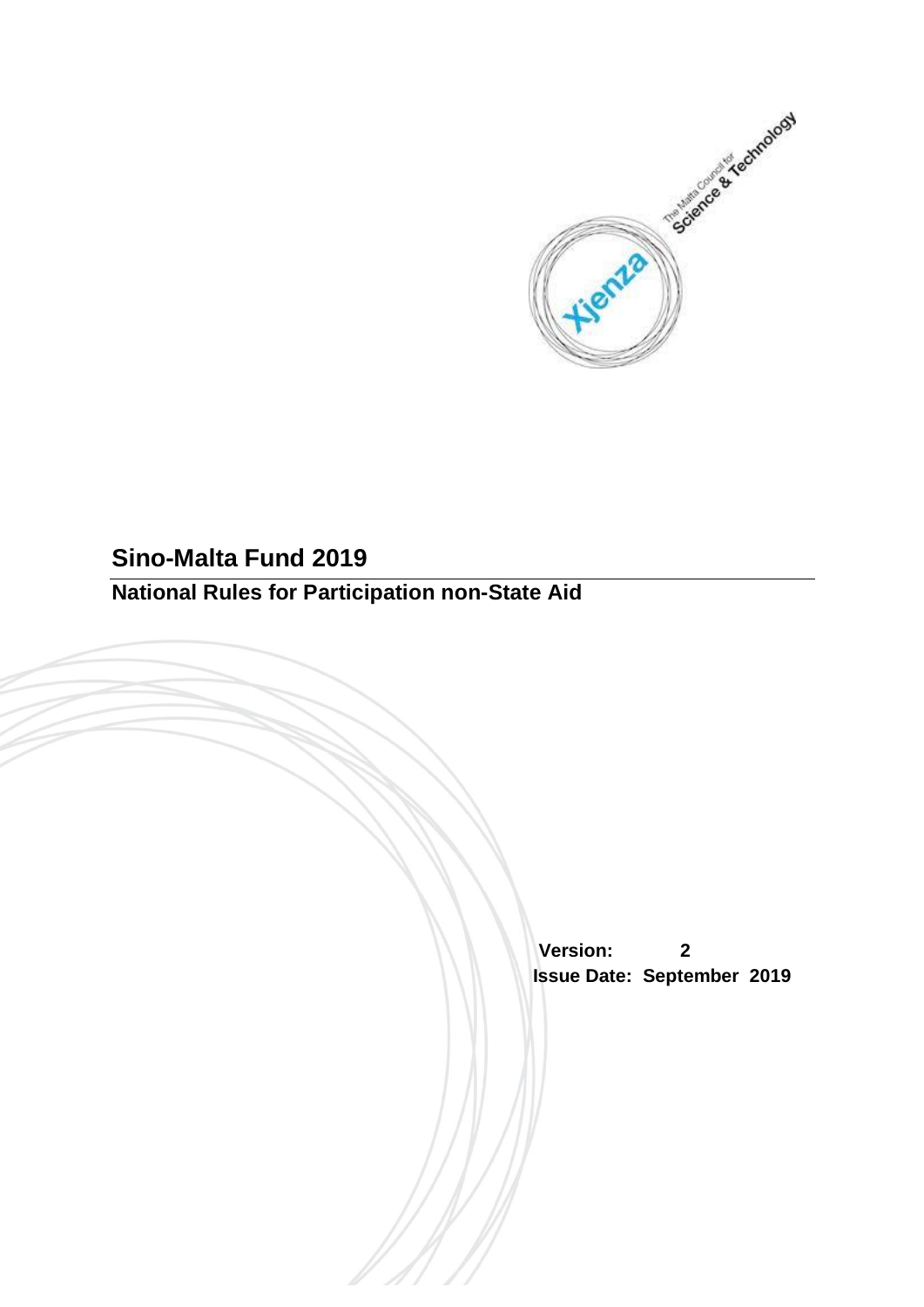# **Table of Contents**

| 1.  |  |
|-----|--|
| 1.1 |  |
| 1.2 |  |
| 1.3 |  |
| 2.  |  |
| 2.1 |  |
| 3.  |  |
| 3.1 |  |
| 3.2 |  |
| 3.3 |  |
| 3.4 |  |
| 3.5 |  |
| 3.6 |  |
| 4.  |  |
| 4.1 |  |
| 4.2 |  |
|     |  |
| 5.  |  |
| 6.  |  |
| 6.1 |  |
| 6.2 |  |
| 6.3 |  |
| 6.4 |  |
| 7.  |  |
| 7.1 |  |
| 72  |  |
| 7.3 |  |
| 7.4 |  |
| 7.5 |  |
| 7.6 |  |
| 7.7 |  |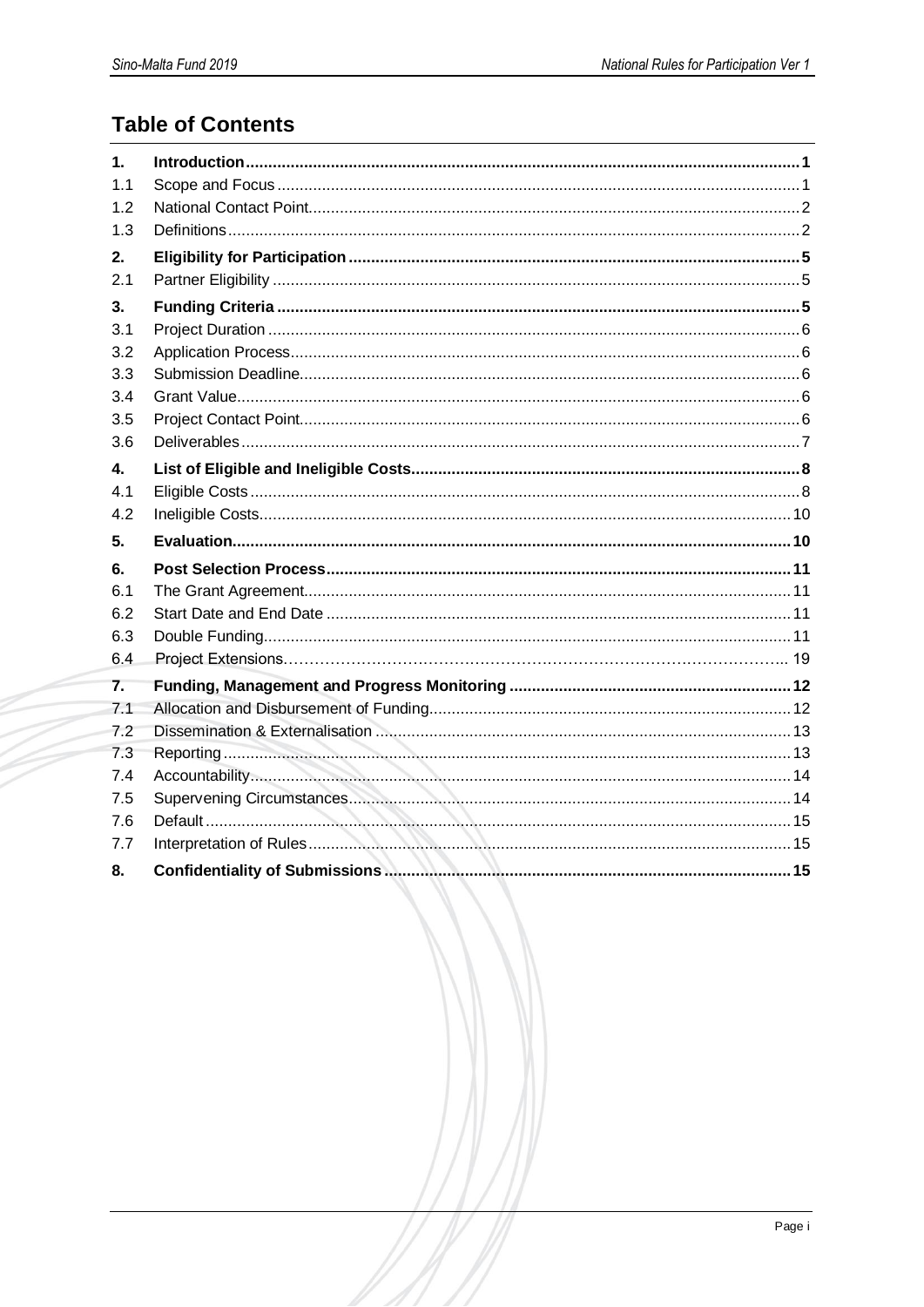# <span id="page-2-0"></span>**1. Introduction**

 Funding Party: Malta Council for Science and Technology for and on behalf of the Foundation for Science and Technology, Villa Bighi, Kalkara, KKR 1320 Malta

# <span id="page-2-1"></span>**1.1 Scope and Focus**

The Call for Proposals for the Science and Technology Cooperation – Sino-Malta Fund for 2019 is to be carried out in accordance with the framework of the Agreement on Science and Technological Co-operation between the Government of Malta and the Government of the People's Republic of China and subsequent agreements by Joint Commission on Science and Technology between the Ministry of Science and Technology (MOST) of the People's Republic of China and the Malta Council for Science and Technology (MCST).

The aim of this Science and Technology Cooperation – Sino-Malta Fund, is to intensify scientific collaboration between the two countries to strength R&D activities, technology transfer and to carry out comprehensive, steady and long-term cooperation through support of researchers' mobility and the networking of industries, universities and research institutions to generate mutual-beneficial and win-win research.

The selection of topics for funding has been made on the basis of bilateral negotiations between MCST and MOST with respect to joint-priority areas. For this call, these are:

- a) Maritime Services and/or Maritime Technology and/or Aquaculture
- b) Transport

Projects under the Sino-Malta Fund 2019 can undertake either Fundamental Research, Industrial Research or Experimental Development. The Council will be funding all three research work categories.

Each project proposal must be in accordance with the following:

- The proposed research project must be consistent with the scope of this call determined in both the MCST and MOST published details.
- The proposed project must relate to one predominant theme, a) or b) detailed above.
- The proposal should be novel and not correspond with on-going or completed projects funded by other instruments, programmes or projects.
- Only proposals that have an approved cooperation agreement signed by all partners and an approved IP agreement signed by all partners will be considered. Furthermore, proposals on either side must bear matching thematic areas and the applications on either side are to be complementary.
- Project consortia consisting of **at least one eligible legal entity from Malta** and one eligible entity from China can apply for funding. The eligibility of Maltese participants is highlighted within this document, whereas the eligibility of Chinese participants is published within the MOST call.
- The proposal should strive to be balanced between the countries involved in the project as far as the volume of work is concerned and preferably be balanced in terms of the requests for funding.
- There is no upper limit on eligible consortium size. Consortia may involve as many partners as necessary to achieve the project goals. However, applicants should be aware that a higher number of entities will not automatically result in a positive evaluation of the proposal. There is also no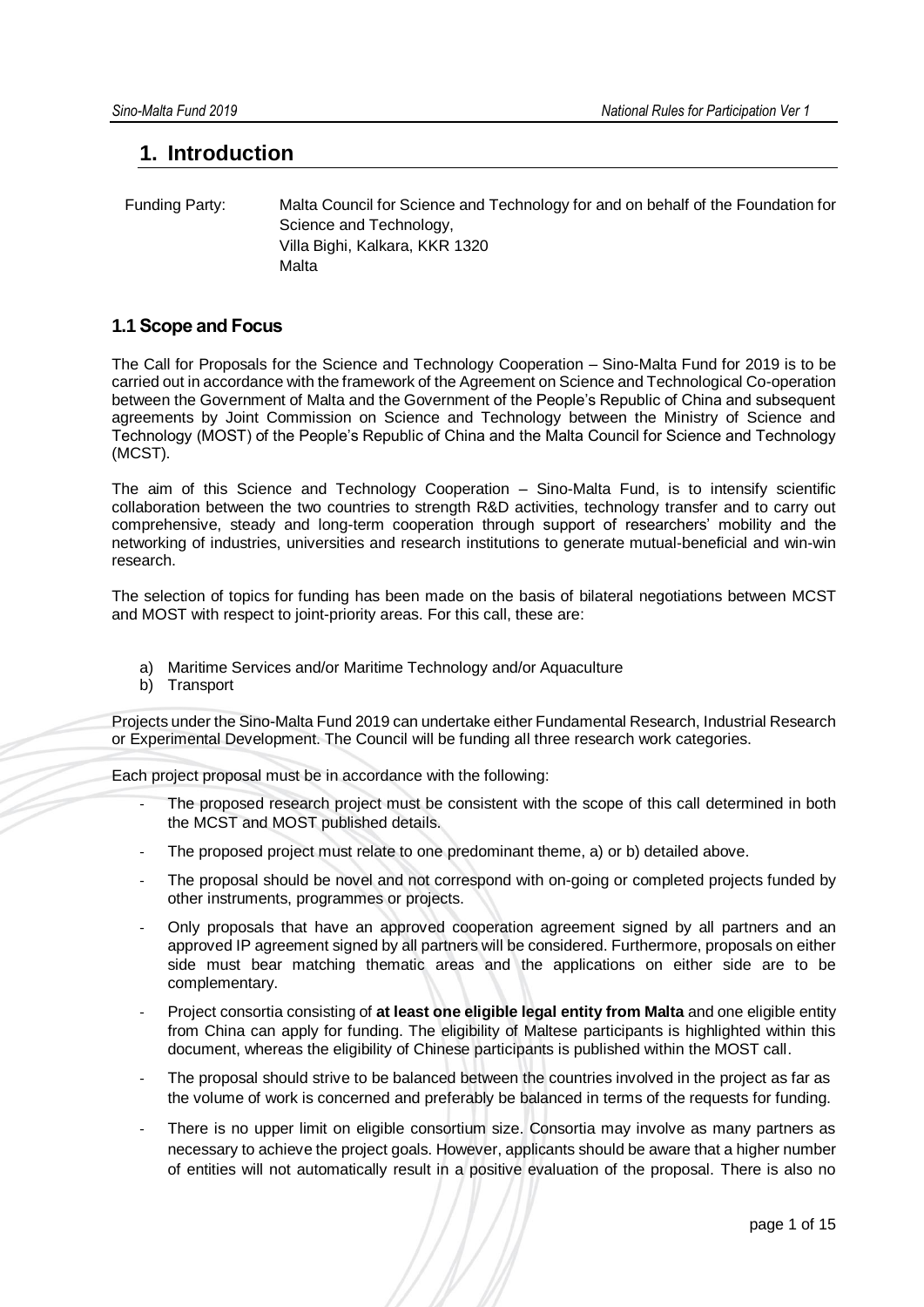upper limit of partners from the same country, unless stated otherwise in the MOST call. Each side of the collaboration must however have, one Principal Investigator (PI).

- MCST does not preclude the participation of entities from other countries, however these are to provide written proof that their part of the project will be covered independently from this call (i.e. in kind). They cannot act as a PI and their contribution to the project should not be vital. The MOST call must also be consulted with regards to any exemption of contradiction to this allowance by MCST which could nullify the statement.
- In every proposal, the PI from the Malta side and the PI from the Chinese side, bear the responsibility for submitting the application on behalf of the Consortium, to each of their respective managing authorities (i.e. MCST and MOST), whilst considering the national rules of either side.
- Successful proposals will see Maltese entities entering into a Grant Agreement with MCST, with the Chinese entities entering into a Grant Agreement with MOST. MCST shall advise successful Maltese applicants whether they are to sign a Grant Agreement with MCST on a per partner basis, or in a collective manner.
- Each side (Maltese partners and Chinese partners) must adhere to their respective National Rules, to ensure a joint-eligibility. Eligibility of one only side of the consortium, will result in an ineligible proposal overall.
- The proposal submitted by the Maltese PI to MCST must be written in **English**. The proposal submitted by the Chinese PI to MOST must be written in Chinese.

# <span id="page-3-0"></span>**1.2 National Contact Point**

Correspondence from Maltese entities should be directed to:

Dr. James Foden

The Malta Council for Science & Technology Villa Bighi, Kalkara KKR 1320, Malta E-mail: [james.foden@gov.mt](mailto:james.foden@gov.mt) [XXXXXXXXXXX](mailto:corinne.muscat-terribile@gov.mt)

Correspondence from Chinese entities should be directed to:

Tel. for Technical consultation:010-58882999

e-mail for Technical consultation: [program@istic.ac.cn](mailto:program@istic.ac.cn)

# <span id="page-3-1"></span>**1.3 Definitions**

**Council** refers to the Malta Council for Science and Technology

**Research and Development** is defined as the systematic investigation, work or research carried out in any field of science or technology through experiment, theoretical work or analysis undertaken in order to acquire new knowledge, primarily directed towards a specific practical aim or objective, and includes:

a) **Fundamental Research** means experimental or theoretical work undertaken primarily to acquire new knowledge of the underlying foundations of phenomena and observable facts, without any direct commercial application or use in view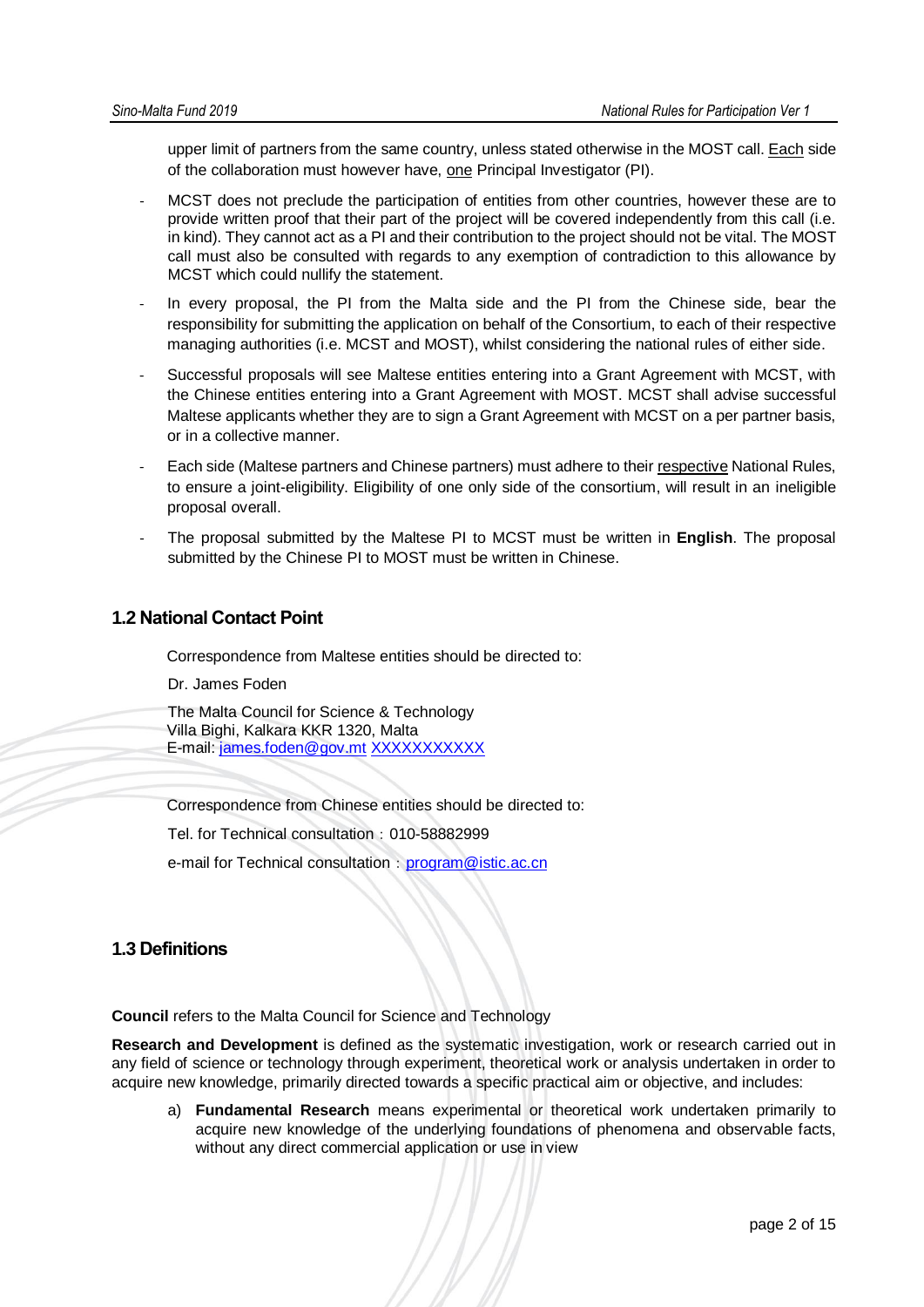- b) **Industrial Research** means the planned research or critical investigation aimed at the acquisition of new knowledge and skills for developing new products, processes or services or for bringing about a significant improvement in existing products, processes or services. It comprises the creation of components parts of complex systems, and may include the construction of prototypes in a laboratory environment or in an environment with simulated interfaces to existing systems as well as of pilot lines, when necessary for the industrial research and notably for generic technology validation
- c) **Experimental Development** means acquiring, combining, shaping and using existing scientific, technological, business and other relevant knowledge and skills with the aim of developing new or improved products, processes or services. This may also include, for example, activities aiming at the conceptual definition, planning and documentation of new products, processes or services

Experimental development may comprise prototyping, demonstrating, piloting, testing and validation of new or improved products, processes or services in environments representative of real life operating conditions where the primary objective is to make further technical improvements on products, processes or services that are not substantially set. This may include the development of a commercially usable prototype or pilot which is necessarily the final commercial product and which is too expensive to produce for it to be used only for demonstration and validation purposes.

Experimental development does not include routine or periodic changes made to existing products, production lines, manufacturing processes, services and other operations in progress, even if those changes may represent improvements;

**Innovation** is defined as the internationally novel scientific/technological development of a technological process, product or service. Also, the definition of innovation within the same context can also be applied to non-novel, yet step-change/ground-breaking enhancement of existing technological processes, products or services, or even the application of existing knowledge to new novel applications of these solutions to deliver step-change competitiveness through such an application.

**Maltese Legal Entity** means any entity created under the law of Malta which has legal personality and which may, acting under its own name, exercise rights and be subject to obligations. For the definition of Chinese entity eligibility, the call published by MOST is to be consulted.

**Public Entity** means any Maltese Public Service Department or Maltese Public Sector Entity, or any Maltese Legal Entity which has more than 50% government shareholding. Public Service refers to all Ministries and Departments; and Public Sector Entities refers to authorities, corporations, agencies and commercial public-sector entities in which the Government has a majority shareholding and that are not listed on the stock exchange. Public Entities also include foundations, local councils and public academic entities. In the case of public academic entities, this includes but is not limited to a higher education entity or a research institute, whether as a whole body or as a component unit or department within such body, provided that the entity's ongoing education and research is scientifically in line with the subject of the application being submitted during this call provided that the higher education entity must be in possession of a license for Higher Education according to the Further and Higher Education (Licensing, Accreditation and Quality Assurance) Regulations – Subsidiary Legislation 327.433. This does not include the license for a tuition centre.

**Research and knowledge-dissemination organisation** means an entity (such as universities or research institutes, technology transfer agencies, innovation intermediaries, research-oriented physical or virtual collaborative entities), irrespective of its legal status (organised under public or private law) or way of financing, whose primary goal is to independently conduct fundamental research, industrial research or experimental development or to widely disseminate the results of such activities by way of teaching, publication or knowledge transfer. Where such entity also pursues economic activities the financing, the costs and the revenues of those economic activities must be accounted for separately. Undertakings that can exert a decisive influence upon such an entity, in the quality of, for example, shareholders or members, may not enjoy preferential access to the results generated by it;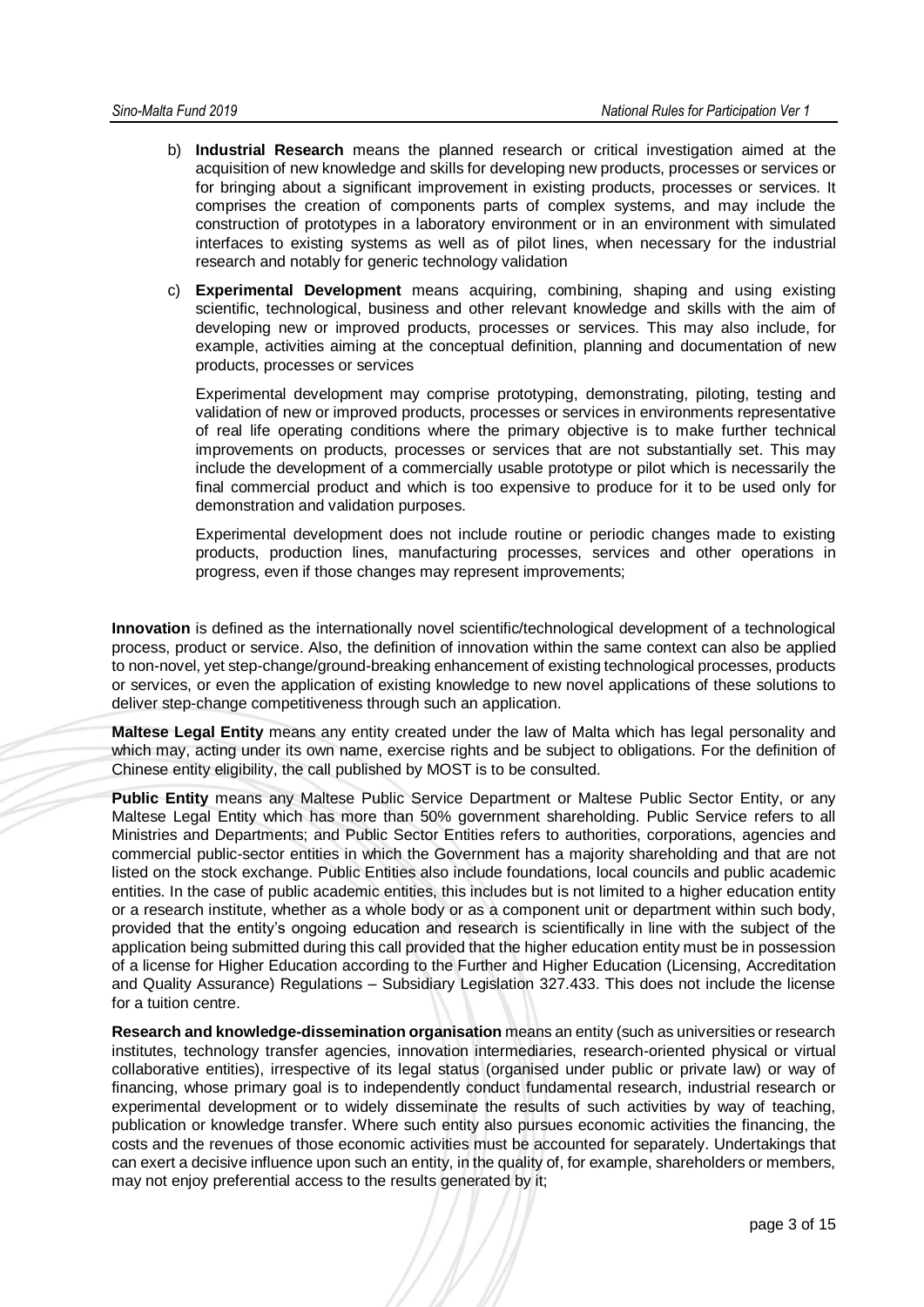**NGO** means any Voluntary or Non-Governmental Organisation set up in accordance with The Voluntary Organisations Act (Cap. 492 of the Laws of Malta).

#### **Operating base in Malta** means if the legal entity:

1. owns, leases, or has been given the right of use by a third party, an adequate premises from where to conduct an eligible economic activity in the region of Malta;

and

2. employs at least one (1) person that is based in Malta and is liable to pay income tax in Malta.

**Professional Body** may be an organisation, an association, a chamber, society, institute or a group of professional persons not being enrolled or registered in terms of The Voluntary Organisations Act (Cap. 492 of the Laws of Malta) or not being otherwise recognised in terms of Law, and which is generally recognised and acknowledged by the professional persons it seeks to represent as their representative Body. For the purposes of this Definition, a professional person is one who has undergone a period of study at a university or a recognised institution of higher learning and has obtained the formal qualification entitling the person to practise the respective profession; and who provides a specialised service to the public, based primarily on a fiduciary relationship between herself/himself and the party to whom s/he provides such service on his own personal credibility and responsibility.

**Effective collaboration** means collaboration between at least two independent parties to exchange knowledge or technology, or to achieve a common objective based on the division of labour where the parties jointly define the scope of the collaborative project, contribute to its implementation and share its risks, as well as its results. One or several parties may bear the full costs of the project and thus relieve other parties of its financial risks. Contract research and provision of research services are not considered forms of collaboration.

**Arm's length** means that the conditions of the transaction between the contracting parties do not differ from those which would be stipulated between independent enterprises and contain no element of collusion. Any transaction that results from an open, transparent and non-discriminatory procedure is considered as meeting the arm's length principle.

**Applicant** means anyone eligible for participation in a Project in terms of these Rules for Participation and who consequently applies for funding under this joint initiative.

Project Contact is the individual, appointed to communicate on behalf of the partner with the Council. There must be one Project Contact per partner.

**Eligible direct costs** are those costs incurred directly by the national beneficiaries during the duration of the project and used primarily for the purpose of achieving the objectives of the project. All eligible expenses must be incurred between the Start Date and the End Date of the Project and must be limited to the budgeted value.

**Start Date** means the date which is stated in the grant agreement for the official start of the project.

**Start of Works** means the earlier of either the start of construction works relating to the investment, or the first legally binding commitment to order equipment or any other commitment that makes the investment irreversible. Buying land and preparatory works such as obtaining permits and conducting feasibility studies are not considered start of works. For take-overs, 'start of works' means the moment of acquiring the assets directly linked to the acquired establishment;

**End Date** means the date when the Project Period, having commenced on the Start Date, expires. The Project Period is the time required to execute the Project as indicated in the grant agreement.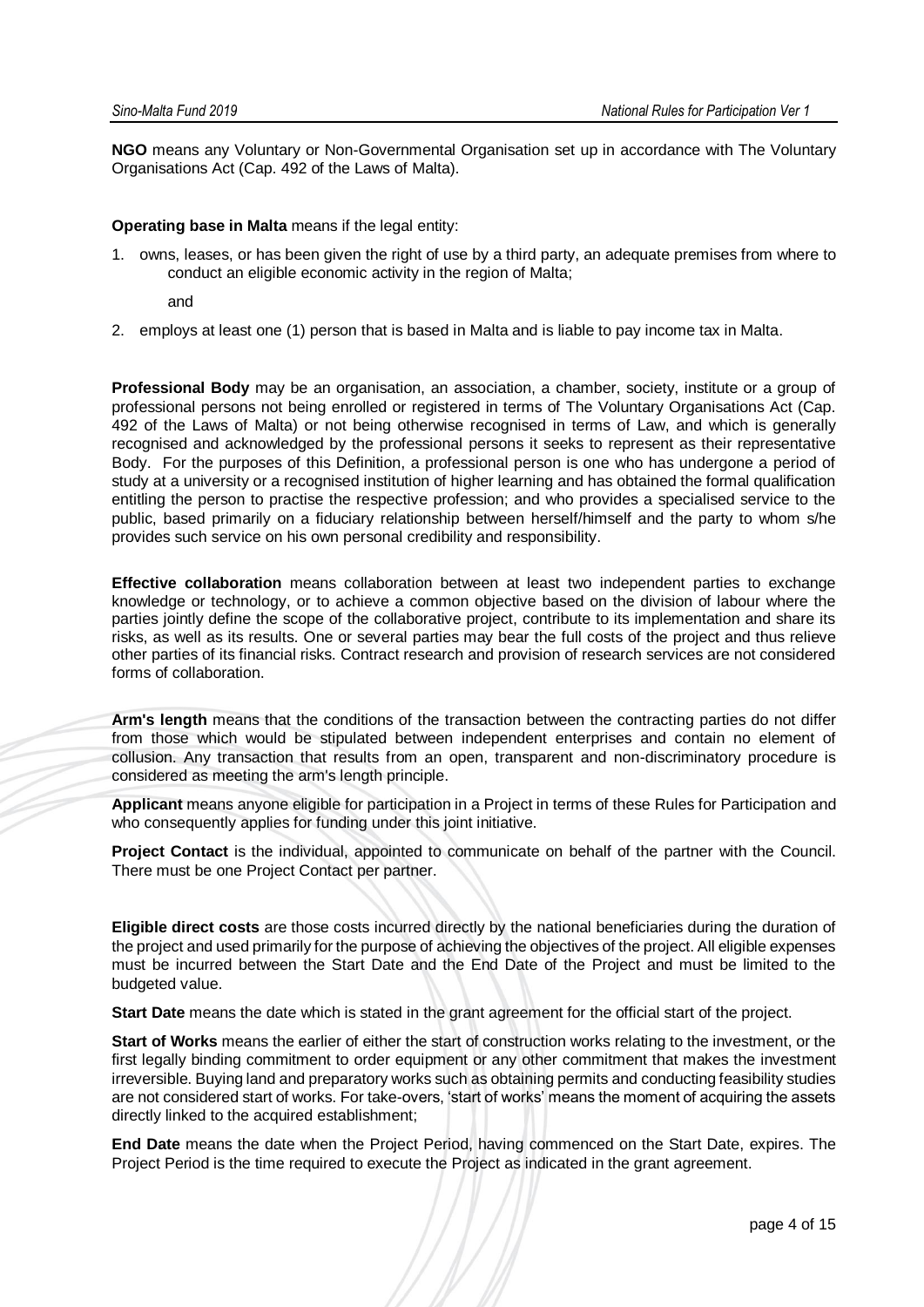**Project Value** means the entire project budget including any co-financing.

**Project Grant** means the granted funding provided.

**Partner** is defined as a partner in a consortium of a funded transnational project

**Personnel costs** means the costs of researchers, technicians and other supporting staff to the extent employed on the relevant project or activity

**Principal Investigator** is one of the local beneficiaries of a project consortium that is appointed as that entity responsible for all communications with the Council and the consortium partners from proposal submission to project end, regardless of the number of local partners and the number of Grant Agreements. The Project Contact from the Principal Investigator will have the responsibility of ensuring that all the partners involved in the consortium are eligible and supervises the project workflow with the help of WP leaders. Additionally, he/she will be required to submit the project application on behalf of the consortium and must also compile and submit reports / deliverables to the funding bodies which in turn will relay these documents to the Council.

**Subcontracted Activity** means any activity related to the project, (including but not limited to consultancy), which is not carried out directly by a Partner or its employees but is carried out by any third party (local or foreign) individual, company, partnership or entity, under whatsoever terms and conditions.

# <span id="page-6-0"></span>**2. Eligibility for Participation**

## <span id="page-6-1"></span>**2.1 Partner Eligibility**

Any Public Entity / Research and knowledge-dissemination organisation operating in Malta, as defined in Section 1.3 may apply and will be eligible for funding subject to the terms and conditions laid out in this document*.*

Applicants who have other funded projects with the Council and are in default, and/or have gone beyond the timelines of the project, are not eligible to participate.

Any application submitted by or including the participation of any legal person or legal entity having, in totality or in majority ownership, the same shareholders, partners or persons holding and / or exercising a controlling power in any other legal entity which will have been at any time prior to such application declared as non-compliant or defaulting on any other contract or agreement entered into with the Council, shall be automatically declared as inadmissible.

# <span id="page-6-2"></span>**3. Funding Criteria**

The funds for the national beneficiaries participating in the project consortium will be made available in accordance with these rules and regulations.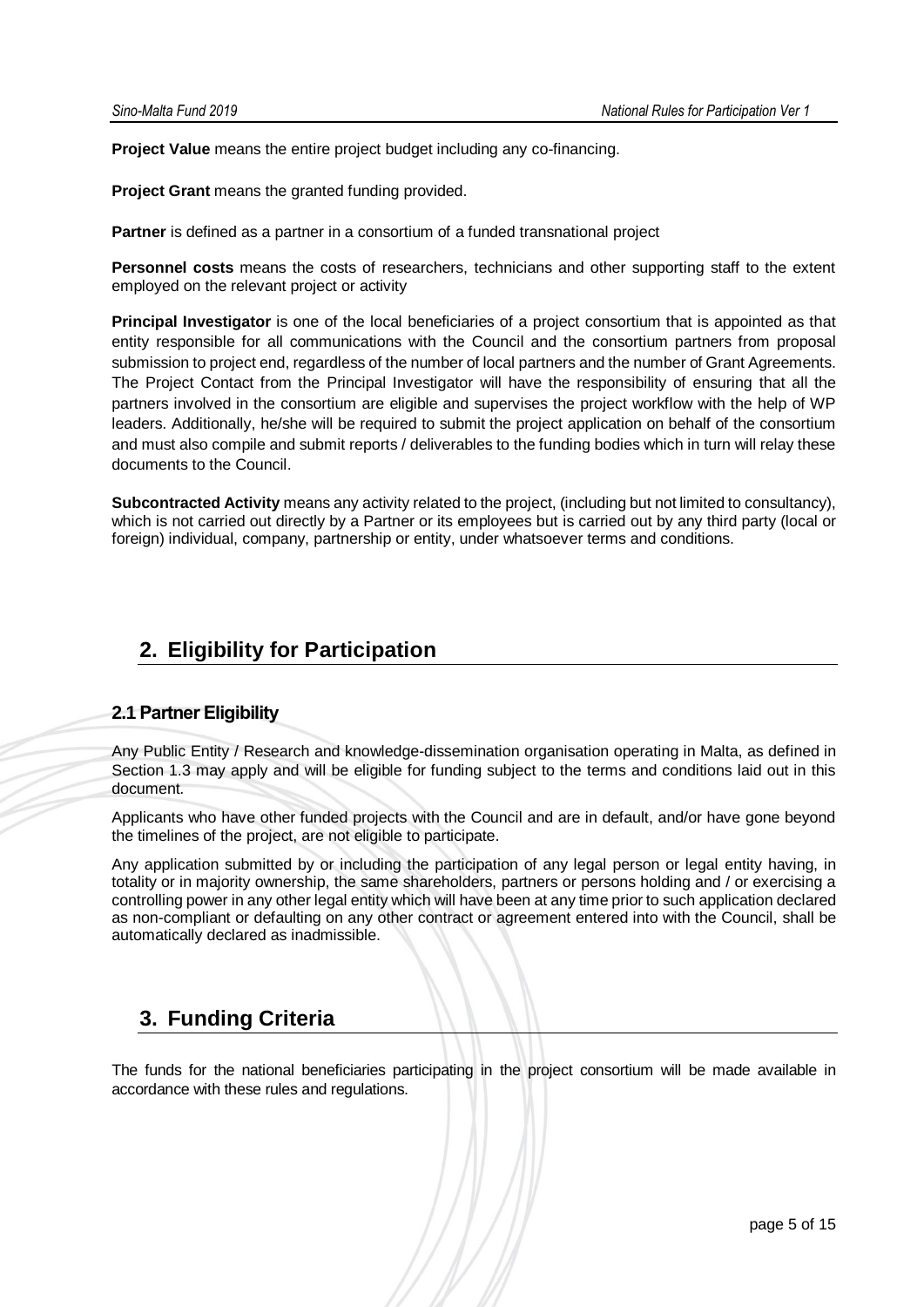### <span id="page-7-0"></span>**3.1 Project Duration**

Project duration should be a maximum of two (2) years. Successful projects are envisaged to start on 1st January 2020.

# <span id="page-7-1"></span>**3.2 Application Process**

Applicants are to submit an application for assistance under this scheme before the start of works.

Applications are required to be submitted via email to [james.foden@gov.mt](mailto:james.foden@gov.mt) as per the notes to applicants in the National Application Form.

<span id="page-7-3"></span>Only complete National Application Forms shall be considered.

### <span id="page-7-2"></span>**3.3 Submission Deadline**

The submission deadline is 10th October 2019 at 23:59 CET.

## **3.4 Grant Value**

The total maximum National Budget for this Call is €350,000. This equates only to the funding available by the Council. MOST will match such funding for the Chinese side of the consortium.

The maximum amount to the national consortium per project is €175,000. Funding for successful project submissions will be based on a periodic cash advance and will be regulated through a contractual agreement establishing the terms and conditions governing the financing of the project.

Funding under this joint initiative is made available on the basis that an Applicant does not benefit from any other grant or financial incentive in respect of the expenses related to execution of the project.

# <span id="page-7-4"></span>**3.5 Project Contact Point**

Each national partner shall appoint a Project Contact Point. The Project Contact Point shall have the following responsibilities:

- To ensure compliance with their obligations in terms of the Contractual Agreement;
- To provide input to the Project Contact point of the PI for the compilation of Periodic Reports and Final Reports including their timely submissions and effective execution of the project;
- To ensure submission of all required financial reporting as per the contractual obligations for the partner, to the Council.
- To execute the project activities according to set timeframes and deliverables.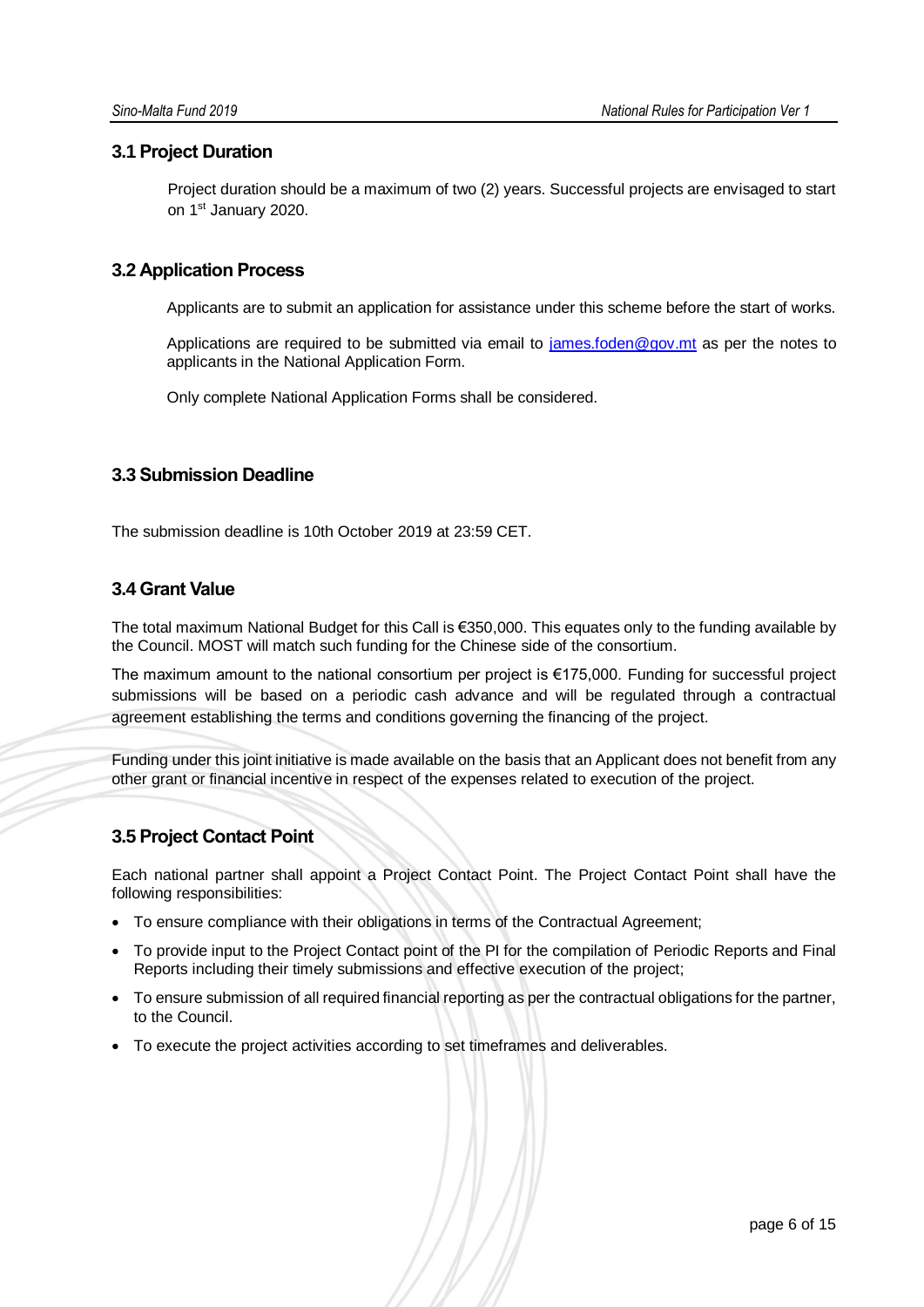### <span id="page-8-0"></span>**3.6 Deliverables**

#### **Mandatory deliverables**

The project plan must give details of certain activities which are required by the Council. These should be included as deliverables in the project proposal and include:

- 1. A showcase of the project to the general public by the national project partner through:
	- The publication of at least two articles per year in local newspapers or magazines. These should not contain intellectual property but should raise awareness about the project and its benefits.
	- The organisation of at least one half-day event to be held at the Council's premises or as otherwise directed by the Council.

2. Reporting on project progress as per the list hereunder in line with the templates provided by the Council;

- End of Stage Technical and Scientific Reports;
- End of Stage Financial Report;
- End of Project Technical and Scientific Report;
- End of Project Audited Financial Report.

The reports are to include sufficient evidence on the achievement of the project objectives as well as the parameters indicated in the application.

Changes to the project objectives, work-packages and all the parameters committed in the applications are to be detailed, justified and approved by the Council.

#### **Recommended deliverables**

Further to the mandatory deliverables, the Council invites applications to also include deliverables as recommended below, subject to the nature of the research project:

- 1. Monograph/s and/or peer-reviewed paper/s for accepted publication in international journal/s of repute based on the work carried out through the Project. The subscription levels or Impact Factor of journals are important considerations. Similar papers published on open source media would also be considered favourably.
- 2. Oral presentation/s at international conference/s on the work carried out through the Project.
- 3. The attainment of undergraduate degrees and/or postgraduate degrees and/or post-doctoral research. In cases where the project duration is insufficient for the purpose of submitting a degree, there has to be a commitment to complete the degree outside the duration of the project utilising other sources of funding.
- 4. Registration of a patent or other Intellectual Property Rights stemming from the Project, in Malta as well as in any other country (in line with Appendix 3 or 4)
- 5. Commercial commitments such as technology innovations to be included in a partner's existing product or service (in line with Appendix 3 or 4).
- 6. Commercial commitments such as technology transfer licences (Appendix 3 or 4).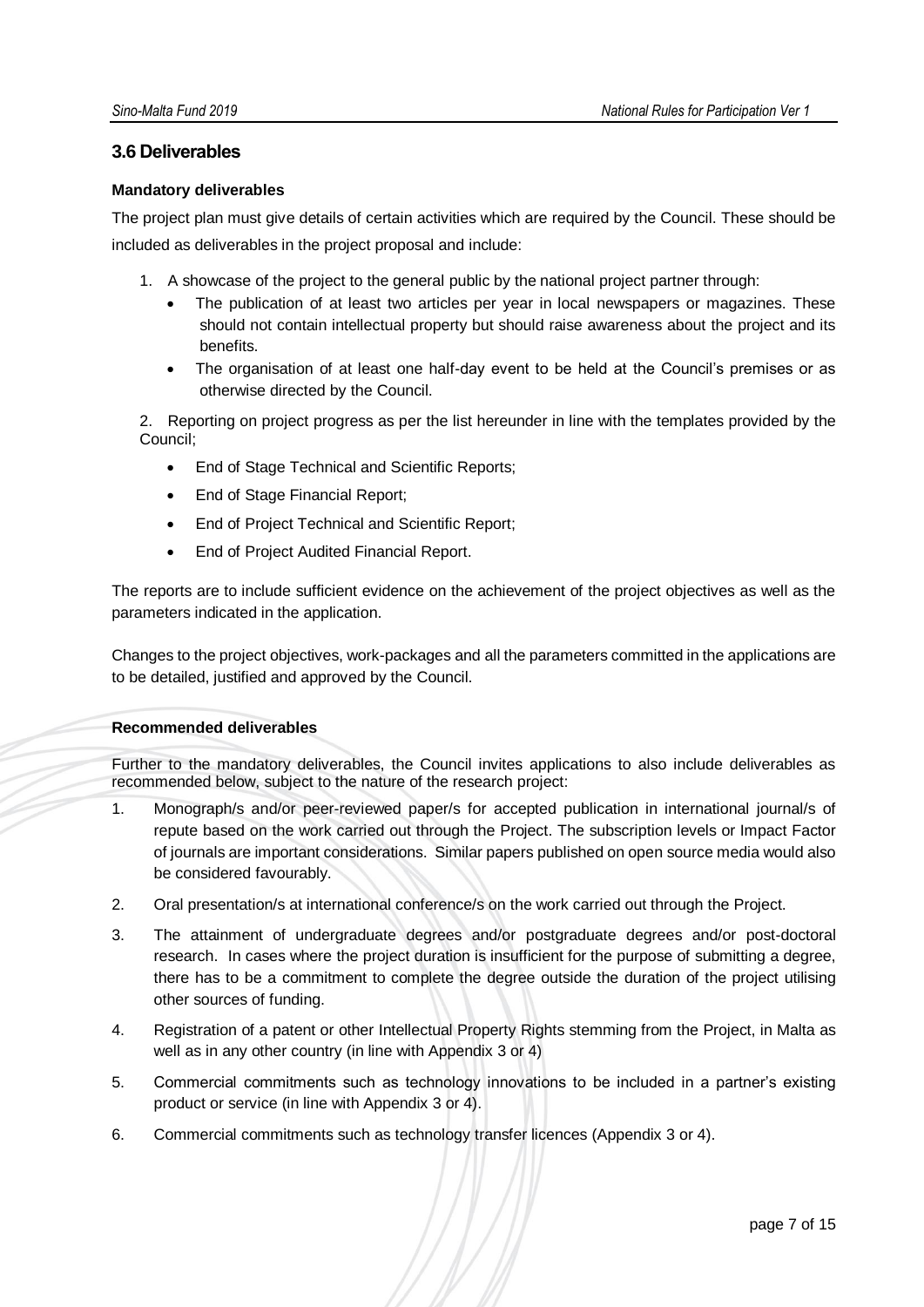# <span id="page-9-0"></span>**4. List of Eligible and Ineligible Costs**

## <span id="page-9-1"></span>**4.1 Eligible Costs**

Eligible costs are those costs incurred directly by the project partner during the duration of the project and used primarily for the purpose of achieving the objectives of the project.

All expenses must be incurred between the Start Date and the End Date of the project and must be limited to the budgeted value.

#### **a) Personnel Costs**

The permissible number of hours funded by this initiative is not to exceed an average of 20 hours per week per existing employee, as part of their normal working hours, to the extent employed on the project.

There is no limit on the number of employees per project other than that the total cost of funded hours per project will not exceed 20% of the project value.

The hourly rate (z) is calculated using the formula:

 $\epsilon$  z = (basic salary + allowances) / yearly weekday hours. Eligible salaries are pinned to the following hourly rates (including National Insurance and Inland Revenue and allowances) and personnel limits per project:

| <b>Role in Project</b>                                                        | <b>Hourly rates</b>              | <b>Limits per project</b> |
|-------------------------------------------------------------------------------|----------------------------------|---------------------------|
| Management or equivalent                                                      | Up to $\in$ 37.63/hour           | Max 2 per project         |
| Researcher*<br>Senior<br>equivalent                                           | or   € 21.74/hour to €30.56/hour | Max 2 per project         |
| Researcher <sup>¥</sup> or equivalent                                         | € 12.06 to € 21.72/hour          | Max 2 per project         |
| technician,<br>Operational,<br>research support<br>assistant or<br>equivalent | Up to $\in$ 12.05/hour           |                           |

*The rates stated in the table above are for the year 2019 and are to be applied in accordance with employment contracts, including allowances and benefits, and including employer contributions. For subsequent years a 5% increase per year is allowed.* 

\*The term 'senior researcher' is to be used for a postdoctoral researcher with a specialist and high level of local and international experience in the field. Individuals possessing a high level of experience in industry can still be considered.

¥The term 'researcher' is to be used for a Bachelor's, Master's or a Ph.D degree holder and hence the hourly rate should be equivalent to the degree held by the relevant individual.

Personnel in salary brackets that are higher than those noted above will still only be reimbursed at the rates of the eligible brackets above depending on their role in the project. The hourly rates will have to be noted in the application along with the number of hours on the project per individual.

The salary of senior researchers, researchers, technicians, operators and research support assistants that are employed **specifically** for the project would not form part of the personnel costs limit of 20% of the project value. This provision is not applicable to existing personnel that are provided with separate part time contracts to extend their working hours with the entity, for the purpose of the project.

Personnel Costs related to Project Management are further limited to 10% of the project value and form part of the 20% limit set on personnel costs.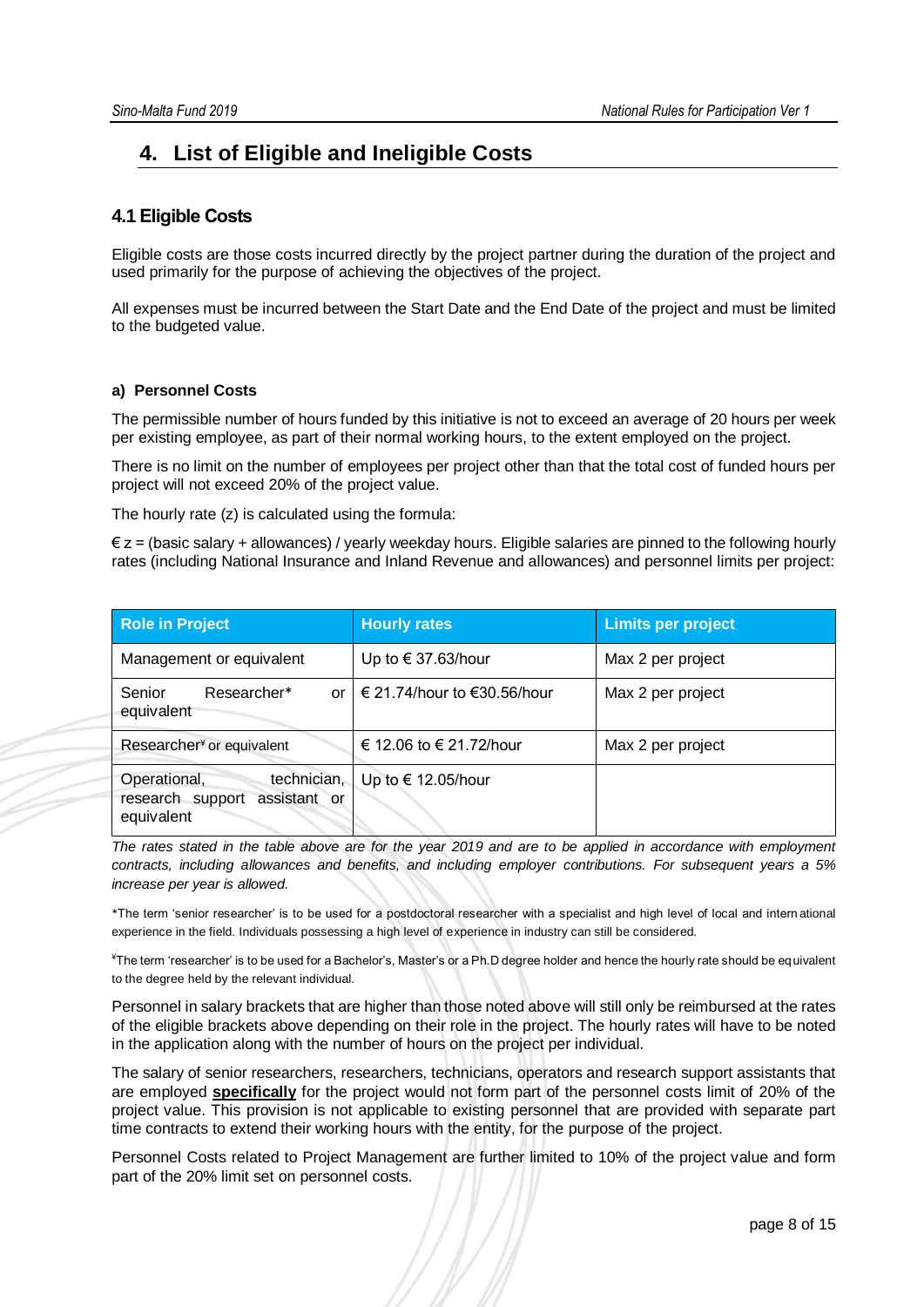Students can be engaged on the project and paid an annual stipend of €6,000 when reading for a Master's degree or an annual stipend of €8,000 when reading for a Doctoral degree. Note that for every engaged student, a full-time researcher must be employed by the applicant. The eligible costs for stipends is limited to a maximum of two years.

Filled time sheets are to be retained for all personnel, including students, as proof of number of hours spent on the project. Documentation of the utilisation of the employees' internally funded research quota for other research activities is to be retained as this evidence may be required by the auditors.

#### **b) Specialised equipment and research consumables**

Purchase of specialised equipment including software, limited to 20% of project value. Overall value of consumables typically cannot exceed 20% of project value.

#### **c) Travel and Subsistence**

Applicants which are not regulated by the Public Contracts Regulations (Chapter 174.04 of the Laws of Malta) are required to obtain three quotations for purchases related to travel.

For the attendance of consortium meetings, only 1 person will be eligible to attend the meeting.

For the attendance of international conferences, only 1 person will be eligible to attend per six (6) months.

Eligible costs under this section include the cost of economy flights, public transport and other expenses that have been incurred for the purpose of the project after selection of the most economic solutions. Per diems are payable for travel up to a maximum of 14 days in a row.

Travel expenses are limited to 20% of project value.

#### **d) Other Operating Expenses**

Other operating expenses incurred directly as a result of the project. These must be approved beforehand by the Council and must not fall under ineligible costs.

#### **e) Costs of contractual research, knowledge and patents**

Costs of contractual research, knowledge and patents bought or licensed from outside sources at arm's length conditions, as well as costs of consultancy and equivalent services used exclusively for the project.

#### **f) Overheads**

Overheads will be covered at 20% of direct eligible costs, excluding the costs of (1) subcontracting; (2) items of equipment above €5000; and (3) consumables above €5000.

It is to be noted that for equipment, the capping of €500 is per piece while for consumables, the capping of €500 is for the total amount of consumables.

#### **g) Subcontracted activities**

Subcontracted activities shall be allowed up to a limit of 20% of the project value, provided that prior approval is attained from the Council before subcontracting to ensure fair procurement procedures.

#### *Additional Provisions*

Eligible Costs are to conform to the following and are subject to the final audit scrutiny:

• Any expenses incurred during the course of the project must be consistent with the principles of economy, efficiency and effectiveness.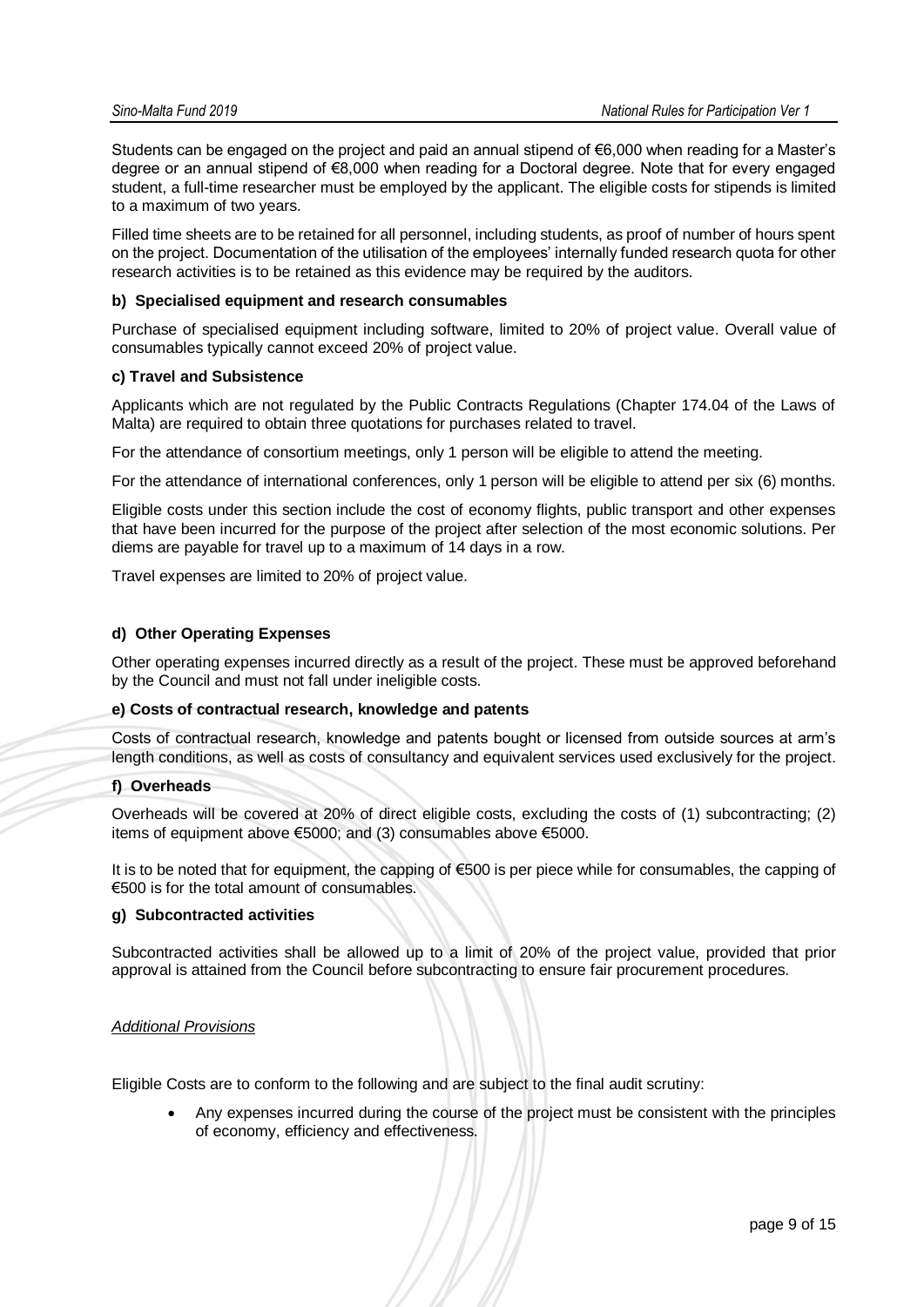- In the event of purchases of any value, private entity partners are required to demonstrate adequate marketing testing, obtaining three quotations from three different, independent and relevant sources.
- Public entity partners are to follow Public Procurement Regulations in their entity.
- Any calls for the recruitment of staff on a project is to be conducted in a strictly transparent manner and is to include a public call in the form of an advert published in a Sunday newspaper (minimum size of advert: 2 columns by 8cm) and interview process.
- Commercial transactions between any applicants or consortium partners, or between any applicants or a consortium partner and a company with similar shareholding to a consortium partner, is not allowed. All transactions need to be carried out in line with the arm's length principle outlined in Section 1.3.

#### *Aid Intensity*

The financial contribution to a Principal Investigator or Partner where State Aid is not applicable shall be 100% of the eligible costs incurred by that Principal Investigator or Partner.

## <span id="page-11-0"></span>**4.2 Ineligible Costs**

The following expenditure shall be considered as ineligible costs:

- Expenses related to loans, interest, etc
- Recoverable value added tax.
- Expenses which are recoverable through other funding mechanisms.
- Re-purchase of equipment originally procured through other funding mechanisms.
- Purchase of equipment from partners or their subsidiaries.
- Opportunity costs related to foregone production and production downtime arising from the allocation of resources to the Project.
- Any activity related to the reproduction of a commercial product or process by a physical examination of an existing system or from plans, blueprints, detailed specifications or publicly available information.
- Standard office equipment.
- Personnel hours for travelling.
- Any other costs not listed down in Section 4.1.1 and 4.1.2.

# <span id="page-11-1"></span>**5. Evaluation**

Proposal applications from the Maltese and Chinese sides will be checked for eligibility by the Council and MOST respectively. Any discrepancies on either side will result in the overall proposal being ineligible.

The Council may undertake a due diligence exercise through its contractors for the purpose of administrative compliance. Further assurances, e.g. bank guarantees, may be required at the discretion of the Council.

Proposals that pass the eligibility check will then proceed to the scientific evaluation phase. Further information on the evaluation criteria can be found in a separate document within the Call.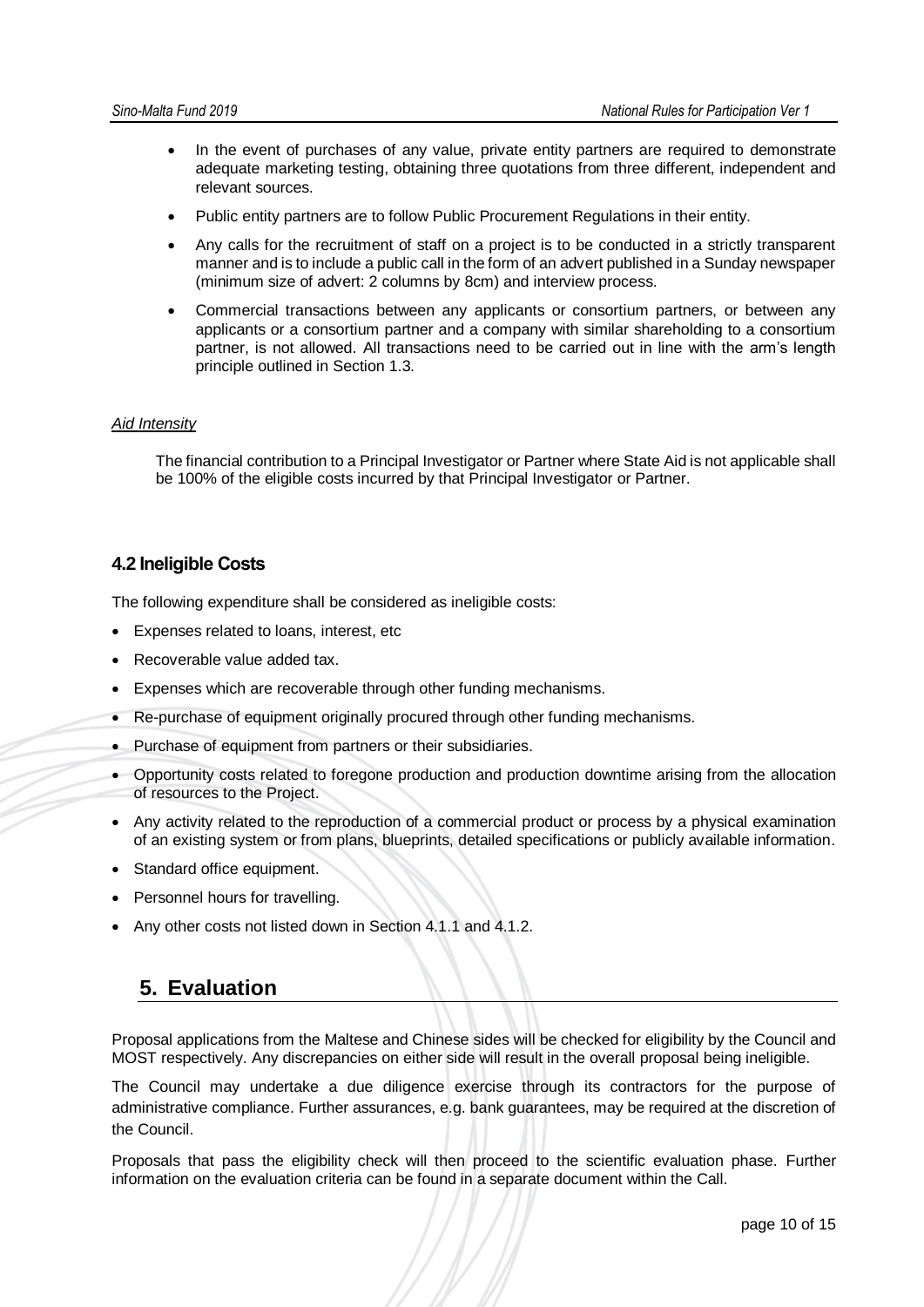# <span id="page-12-0"></span>**6. Post Selection Process**

# <span id="page-12-1"></span>**6.1 The Grant Agreement**

For each project approved for funding, individual **Grant Agreements** will be signed between the successful Maltese PI and if necessary, also between its Maltese partners and the Malta Council for Science and Technology. This Agreement will act as the basis for project funding and will regulate the transfer of funds to national beneficiaries based on these regulations.

The PI's from the Maltese and Chinese sides are to ensure that a common starting date is applied to all partners following guidance from the funding bodies. This will ensure that project timelines are synchronised.

The Council reserves the right not to proceed with signing any National Grant Agreement in the event that it results that doing so would be too high an exposure risk to the Council.

The Project Contact must provide two (2) images related to the project and an abstract upon signing the Grant Agreement. These will be used to publicise the award.

# <span id="page-12-2"></span>**6.2 Start Date and End Date**

The project will start on a pre-determined date as agreed by all the respective parties and determined in the Grant Agreement.

In view of the particular nature of the Grant Agreement, the said agreement may not be signed simultaneously by all parties but will be signed by all the parties separately. Each party will signify the date of signing and the Grant Agreement will come into force on the date on which the final signature is made thereon (hereinafter the "Agreement Date").

Between the Agreement Date and the Start Date, the Project Contact Point should ensure that all activities required for a smooth project start are completed.

To be eligible for funding, all expenses must be incurred between the Start Date and the End Date of the Project.

# <span id="page-12-3"></span>**6.3 Double Funding**

Funding under this joint initiative is made available on the basis that the Applicant has not benefited and will not benefit from any other grant or financial incentive of whatever nature, applied for and/or utilised for the same scope as that subject of the funding requested under this joint initiative. Provided that, in the case where the application covers work that is part of a larger project, the Applicant must submit a table as an appendix to the application form that shows a comprehensive list of the items of work and the source of funding for each item.

The Applicant will be required to sign a declaration to this effect and authorising the Council to exchange essential information related to the project with other funding agencies, both local and overseas, for any necessary checks.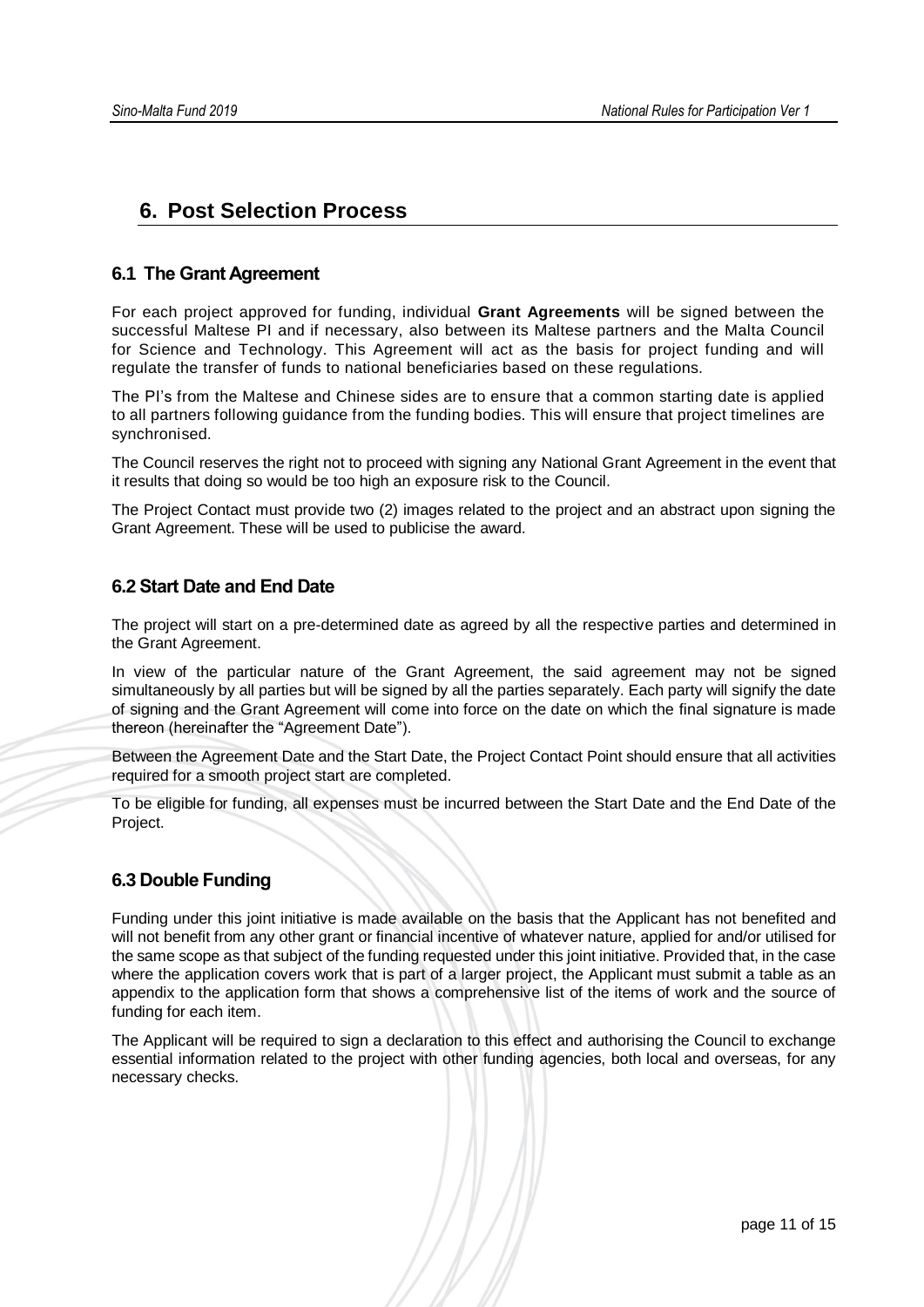# **6.4 Project Extensions**

Time extension requests are unlikely to be accepted unless these are due to extenuating circumstances that are deemed by the Council as having been unavoidable by the partners following all efforts and best practice project management. In exceptional cases, even though the Council may deem a request for extension as valid, this would need to be endorsed by MOST, and vice versa. If a common agreement is not reached between the funding bodies, the request will automatically be declined.

# <span id="page-13-0"></span>**7. Funding, Management and Progress Monitoring**

# <span id="page-13-1"></span>**7.1 Allocation and Disbursement of Funding**

Following the termination of the project or expiry of the Grant Agreement, the Project Contact will be required to submit a Final Technical Project Report for the whole project, thus covering the work undertaken.

For the purpose of funding and reporting, a project submission shall be divided into a number of Stages. Each Stage shall be of maximum twelve (12) month duration. No more than two Stages are permissible. Funding for any one Stage shall not exceed 80% of the total project financial contribution due. Total financial contribution over the lifetime of the project shall not exceed the funding limit as established in the Grant Agreement, irrespective of actual expenditure.

The periodic funding will be allocated according to the following schedule:

1. For the first Stage, the Council will make an initial advance payment of 100% of the due financial contribution in relation to that particular Stage. This will be calculated on the Applicant's component of projected expenditure for that Stage, and include both direct and indirect costs.

In the case of a single-Stage project (one 12 month period), the Council will make an advance payment to the applicant equivalent to 80% of the due financial contribution calculated on the projected costs. This will include both direct and indirect eligible costs.

2. At the end of the first Stage, the Project Contact will be required to submit a Technical Stage Report and a Financial Stage Report to the Council with details of actual expenditure over the past stage, together with an updated forecast of projected expenditure for the following stage.

The stage report has to be approved by the Council before moving to the next stage. This should be in line with the templates for stage and final reports as provided by the Council within the Grant Agreement.

- 3. For the final Stage, the Council will calculate the due financial contribution in relation to that particular Stage based on the Financial Stage Report submitted. This contribution will be calculated as forecast eligible expenditure, adjusted for any overspend or underspend of the preceding Stage.
- 4. Except for the final Stage (or for single Stage projects) of the project, the Council will make an advance payment equivalent to 100% of the due financial contribution in relation to that particular Stage, calculated as in bullet (3) above.
- 5. For the final Stage of the project (or in the case of single Stage projects), the Council will make an advance payment of up to 80% of the due financial contribution calculated as in bullet (3) above. However, the Council shall retain 20% of the total project grant to be transferred only upon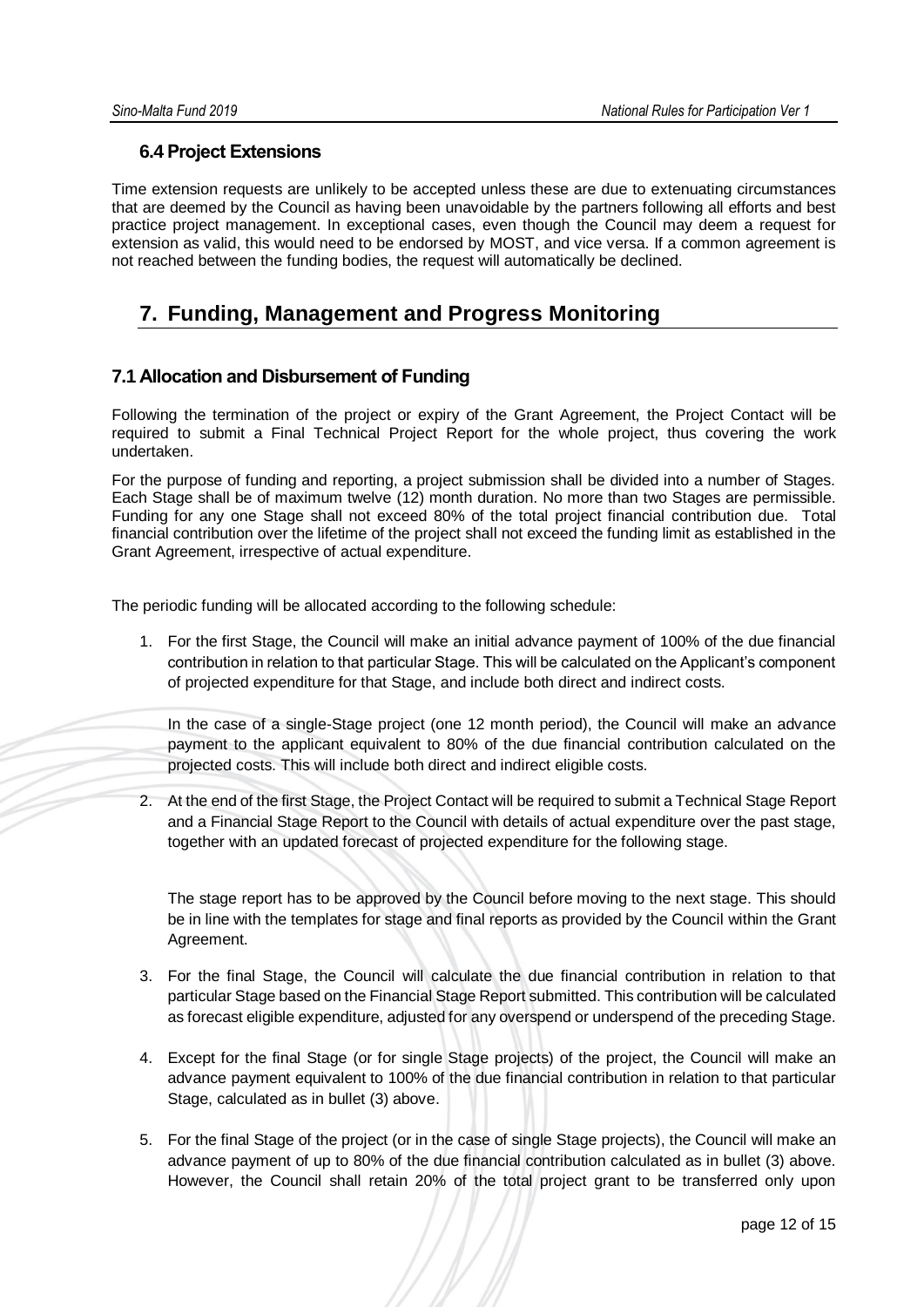successful completion of the project. The Council reserves the right to deduct dues in the absence of the delivery of activities, work packages, deliverables, in part or in full, and where the appropriate standards of reporting have not been achieved.

- 6. Following the termination of the project or expiry of the Grant Agreement, the Project Contact Point will be required to submit a Final Technical Project Report together with a Final Financial Report for the whole project, thus covering the work and expenditure undertaken. The Final Financial Report needs to be audited by a certified auditor appointed by the Applicant and approved by the Council once submitted. The audit should determine the total eligible costs and compare these to the funds forwarded. The Council reserves the right to appoint an auditor to audit the Project Financial Audit as submitted. Failure to submit a timely audited Final Financial Report may result in the Council recovering all funds disbursed across the project.
- 7. As soon as the verifications and audits are finalised and cleared, the Council will release the retention money due. In the case of overpayment, the Applicant will be required to refund the underspend amount to the Council within a specific timeframe, or as agreed to with the Council.

The Council reserves the right to alter the funding parameters as deemed appropriate.

## <span id="page-14-0"></span>**7.2 Dissemination & Externalisation**

Any articles and text material related to the project should include the words:

*'Project <Project Name> funded by the Malta Council for Science and Technology through the Sino-Malta Fund 2019 (Science and Technology Cooperation).* 

Any websites or printed material related to the project should also include the Council and its line Ministry's logo.

During the term of Agreement and for five (5) years thereafter, the Applicant shall include and prominently feature the Council in any publicity related to the project.

All publicity material shall be vetted and approved by the Council before publication and should make mention of the initiative and the Council. In the case where printed material is published without a mention of the initiative and the Council, the Applicant shall be obliged to publish a correction at its own expense in the subsequent issue of the publication.

By the end date of the project, the Applicant shall be required to provide a proof of submission of an article to an open access peer-reviewed journal.

# <span id="page-14-1"></span>**7.3 Reporting**

On the last day of a stage, an End of Stage Technical Report is to be presented to the Council. An End of Stage Financial Report is then to be submitted within one month from the end of the stage.

On the last day of the project, the Project Contact is required to submit a Final Technical Project Report. Audited accounts are to be presented within one month from the end of the project.

The Council reserves the right to request additional project-related information.

Approval of the stage reports allows the beneficiary to proceed with the next stage of the project. Approval of the final reports permits the release of the retention.

In the event that a project is found to be in breach of the Grant Agreement or to materially depart from the submitted application, the Council reserves the right to discontinue the award and the applicant may be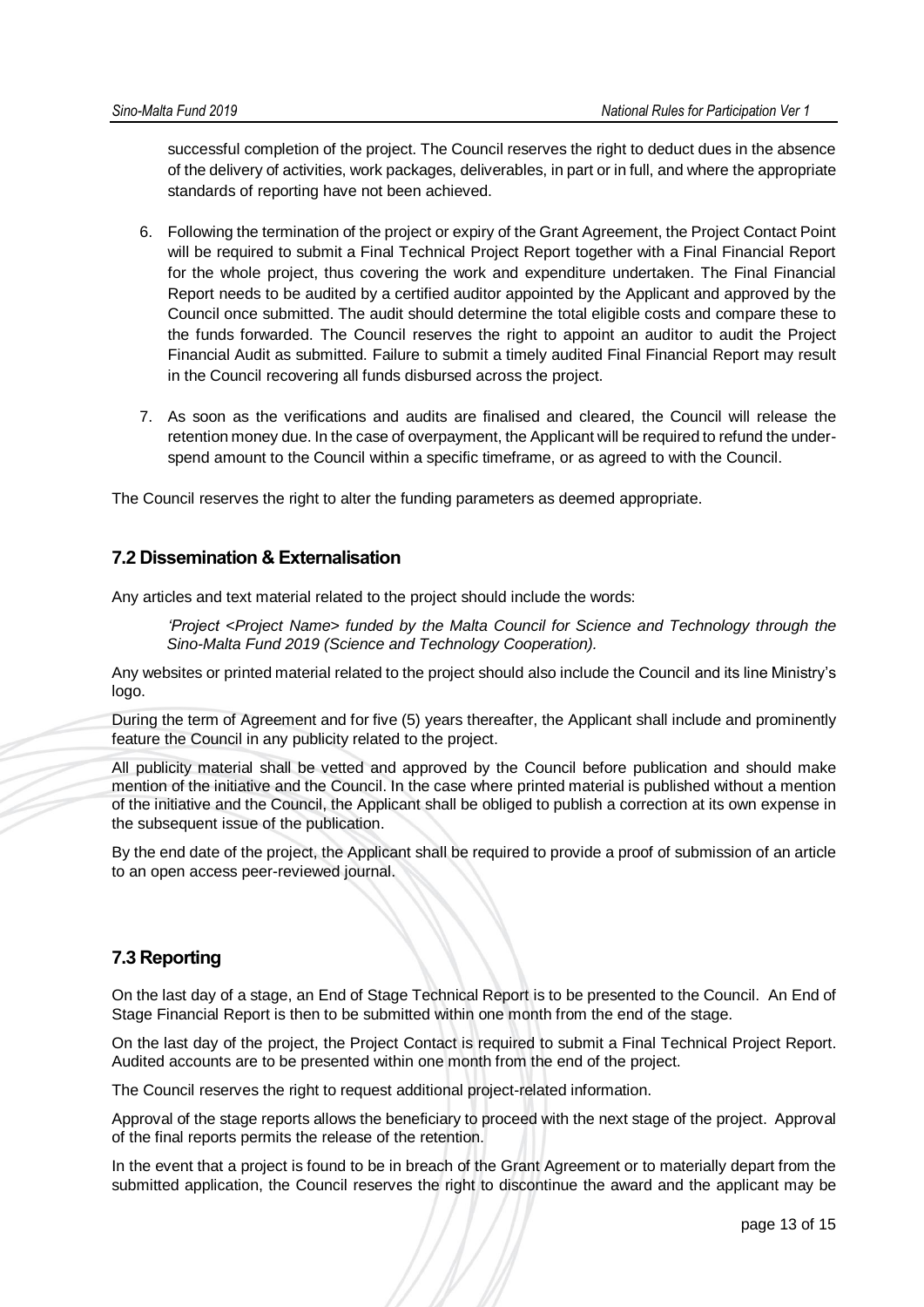required to refund the Grant in part or in full. In any such event, the Council may also exclude an applicant from participating in future calls.

The PI shall set a schedule for quarterly progress meetings with the Council to take place as part of the reporting work package.

The templates provided by the Council should be used to develop the End of Stage Technical and Financial Reports as well as the Final Technical and Financial Reports.

The End of Stage Technical and Financial Reports shall contain the following details:

- (i) An account of project activity and achievements over the past stage compared with the originally submitted application;
- (ii) An account of actual expenditure over the past stage compared with the originally submitted budgeted expenditure. All financial reports must be signed by the person responsible for the financial management, and assembled as per the instructions in the Grant Agreement;
- (iii) An updated forecast of project activity and projected achievements for the following stage;
- (iv) An updated forecast of projected expenditure for the following stage;

The beneficiary shall appoint an auditor to conduct a detailed financial audit, following the completion of the project. The audit will consist of, at least, the following checks:

- **Accounts**
- Physical inventory
- Time-sheets and payslips / employee contracts
- Receipts for all equipment and consumables
- Bank statements for the Project Account

### <span id="page-15-0"></span>**7.4 Accountability**

The beneficiaries shall keep a separate project bank account and records, clearly distinguishable from their other accounting records. All relevant expenses must be recorded in these accounts. All funding payments by the Council must be received in the project bank account.

Eligible expenses must have been determined in accordance with the usual accounting and management principles and practices of the applicant. Direct eligible costs must be backed up with the relevant documentation as specified in the Grant Agreement.

### <span id="page-15-1"></span>**7.5 Supervening Circumstances**

The Project Contact is obliged to immediately advise the Council of any internal or extraneous significant event which might affect the validity or implementation of the project. This obligation applies to the entire period between the submission of the Project Application and the completion of the project.

The Council, at its own discretion, shall either give such directives as it deems necessary for the furtherance of the project or re-assess the project in its entirety accordingly.

Failure on the part of the Project Contact to respect this obligation may lead the Council to suspend or terminate funding for the project and request a refund of funds already paid out.